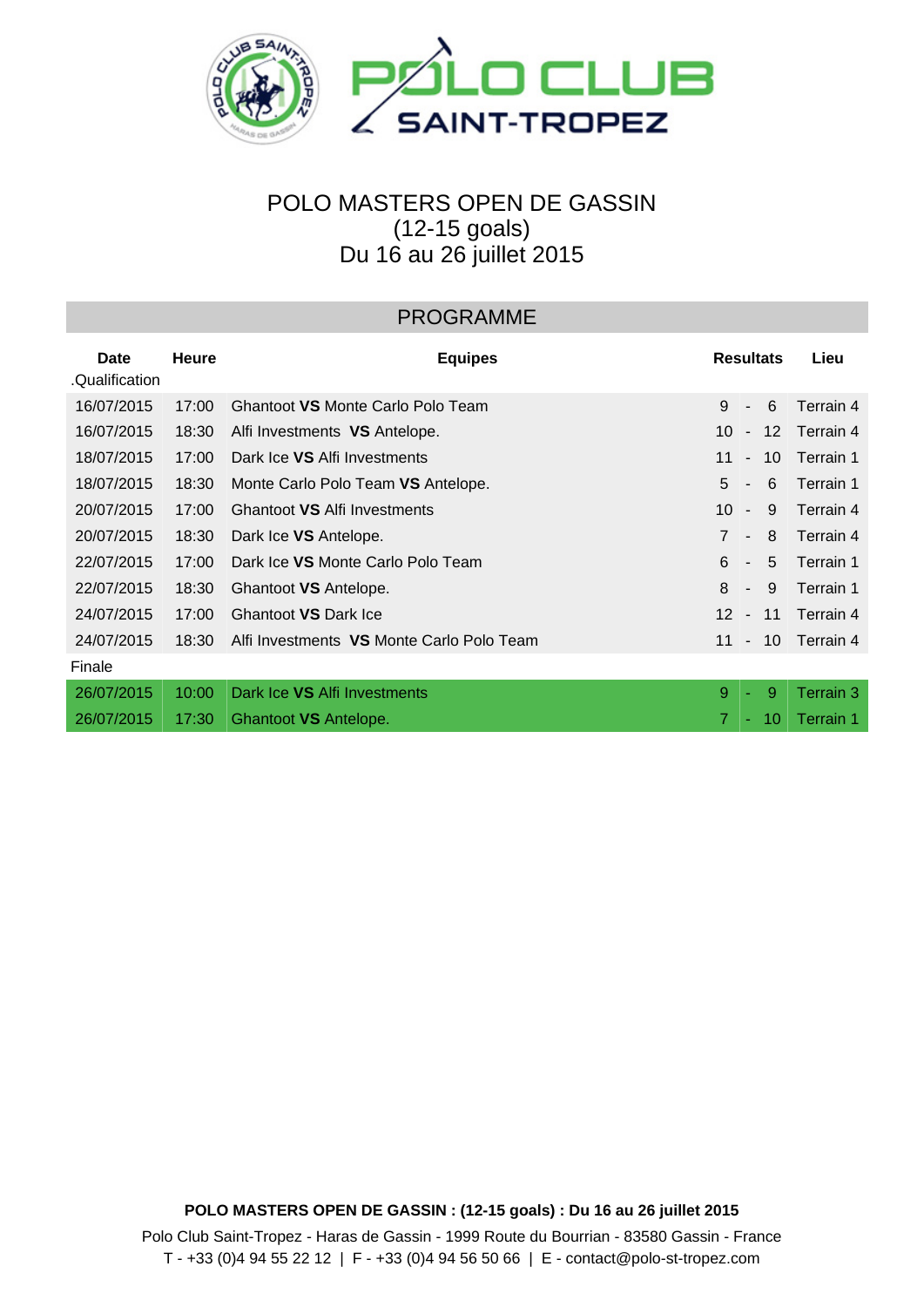## TEAMS & ZONES -



| <b>Team TBA</b> |             |
|-----------------|-------------|
| .TBA            | $\mathbf 0$ |
| .TBA            | 0           |
| .TBA            | $\mathbf 0$ |
| .TBA            | $\Omega$    |
| <b>TOTAL</b>    |             |



| <b>VAINQUEUR</b>       |    |
|------------------------|----|
| Antelope.              |    |
| <b>Geoffrey PALMER</b> | 0  |
| Juan Pedro CHAVANNE    | 5  |
| Martin (h) AGUERRE     | 6  |
| Ernesto TROTZ          | 4  |
| TOTAL                  | 15 |



| <b>DARKICE</b> |  |
|----------------|--|
|                |  |

|                 | 2ème PLACE |                |
|-----------------|------------|----------------|
| Ghantoot        |            |                |
| Nicky SEN       |            | $-1$           |
| Ramiro ZAVALETA |            | $\overline{4}$ |
| Carlos FARINATI |            | 5              |
| Marcelo PASCUAL |            | 6              |
| <b>TOTAL</b>    |            | 14             |
|                 |            |                |
|                 |            |                |



| 3ème PLACE                 |                          |
|----------------------------|--------------------------|
| Dark Ice                   |                          |
| Helen GODDARD-WATTS        | -1                       |
| Santiago ZUBIAURRE         | 5                        |
| Juan Martin GARCIA LABORDE | $\overline{\mathcal{A}}$ |
| Bautista ORTIZ DE URBINA   | 7                        |

TOTAL **15**



#### **Alfi Investments**

| Alshair FIYAZ         | $\mathbf{0}$   |
|-----------------------|----------------|
| Matias NIGOUL         | $\overline{4}$ |
| CIément DELFOSSE      | 5              |
| <b>Ricardo MANSUR</b> | 6              |
| <b>TOTAL</b>          | 15             |

#### 4ème PLACE

| <b>Monte Carlo Polo Team</b> |          |
|------------------------------|----------|
| Rommy GIANNI                 | $\Omega$ |
| Tom BARRACK                  |          |
| Nacho FIGUERAS               | 6        |
| Dario MUSSO                  |          |
| <b>TOTAL</b>                 | 14       |

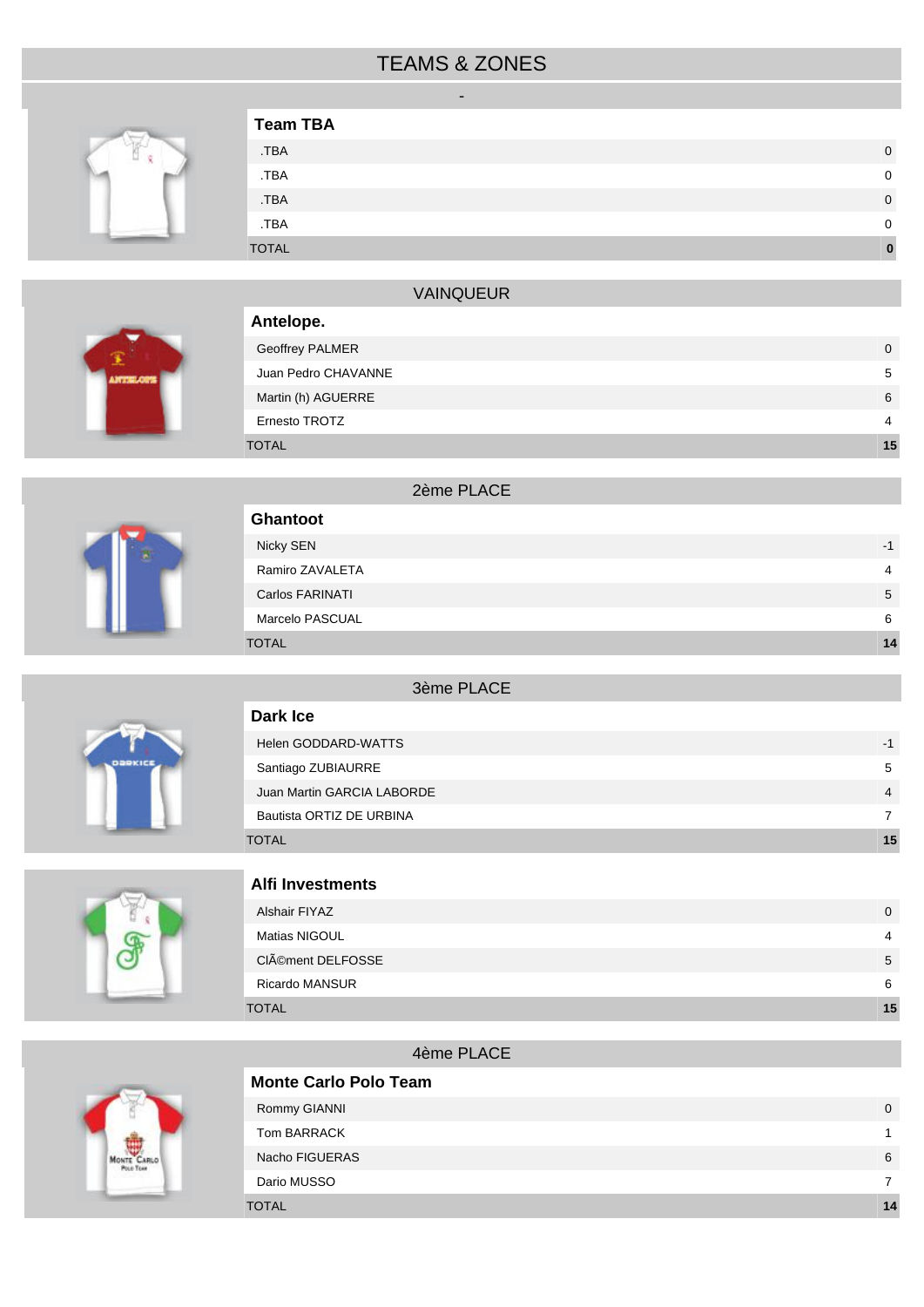### EVENEMENTS

| <b>Date</b>                           | <b>Heure</b>                                   | <b>Evénements</b>                                                                                                                                                                                                                                                                                                                                                                                                                    | Lieu               |  |
|---------------------------------------|------------------------------------------------|--------------------------------------------------------------------------------------------------------------------------------------------------------------------------------------------------------------------------------------------------------------------------------------------------------------------------------------------------------------------------------------------------------------------------------------|--------------------|--|
| 17/07/2015                            | 21:00                                          | Cocktail de présentation des équipes<br>Joueurs de polo et sponsors uniquement.<br>Tenue décontractée                                                                                                                                                                                                                                                                                                                                | Château des Marres |  |
| <b>Information:</b> $+33(0)494552212$ |                                                |                                                                                                                                                                                                                                                                                                                                                                                                                                      |                    |  |
| 21/07/2015                            | 21:00                                          | <b>Stable Asado</b><br>Équipes de polo et sponsors uniquement.<br>Tenue décontractée                                                                                                                                                                                                                                                                                                                                                 | Écuries            |  |
| Information: +33(0)4 94 55 22 12      |                                                |                                                                                                                                                                                                                                                                                                                                                                                                                                      |                    |  |
| 23/07/2015                            | 20:30                                          | Dîner du Polo<br>Joueurs de polo et sponsors uniquement.<br>Tenue décontractée                                                                                                                                                                                                                                                                                                                                                       | Hôtel de Paris     |  |
| <b>Information:</b> $+33(0)494552212$ |                                                |                                                                                                                                                                                                                                                                                                                                                                                                                                      |                    |  |
| 25/07/2015                            | 16:00                                          | <b>Plage des jumeaux Cocktail and Polo Party</b><br>A partir de 16h, ouverture du Lounge Club<br>17h15 : Finale Julian Joailliers Ladies Cup<br>18h30 : Spectacle équestre<br>18h45 : Démonstration de Polo Kid<br>19h00 : Remise des prix Julian Joailliers Ladies Cup<br>19h15 : Spectacle équestre<br>19h30 : Defilé Maison Close Lingerie<br>A partir de 20h : Polo Party by La Plage des Jumeaux / Casacri (sur<br>réservation) |                    |  |
|                                       | Information : Entrée payante ou sur invitation |                                                                                                                                                                                                                                                                                                                                                                                                                                      |                    |  |

Réservations & informations: +33 (0)6 09 56 61 55 **Entrée gratuite aux matchs**

| 26/07/2015 | 16:00 | Sunday polo by plage des jumeaux                                       |
|------------|-------|------------------------------------------------------------------------|
|            |       |                                                                        |
|            |       | A partir de 16h : ouverture du Lounge Club                             |
|            |       | 17h30 : Finale 1ère & 2è place (12-15 goals)                           |
|            |       | <b>18h45</b> : Finale 1ère & 2è place (8-10 goals)                     |
|            |       | <b>20h00</b> : Remise des Prix                                         |
|            |       | Trophée Best Player By Richard Orlinski                                |
|            |       | VIP cocktail et animation by La Plage des Jumeaux / Casacri            |
|            |       | (sur réservation - Horaires et programme sous réserve de modification) |

**Information :** Entrée payante ou sur invitation

Réservations & informations: +33 (0)6 09 56 61 55 **Entrée gratuite aux matchs**

**POLO MASTERS OPEN DE GASSIN : (12-15 goals) : Du 16 au 26 juillet 2015**

Polo Club Saint-Tropez - Haras de Gassin - 1999 Route du Bourrian - 83580 Gassin - France T - +33 (0)4 94 55 22 12 | F - +33 (0)4 94 56 50 66 | E - contact@polo-st-tropez.com